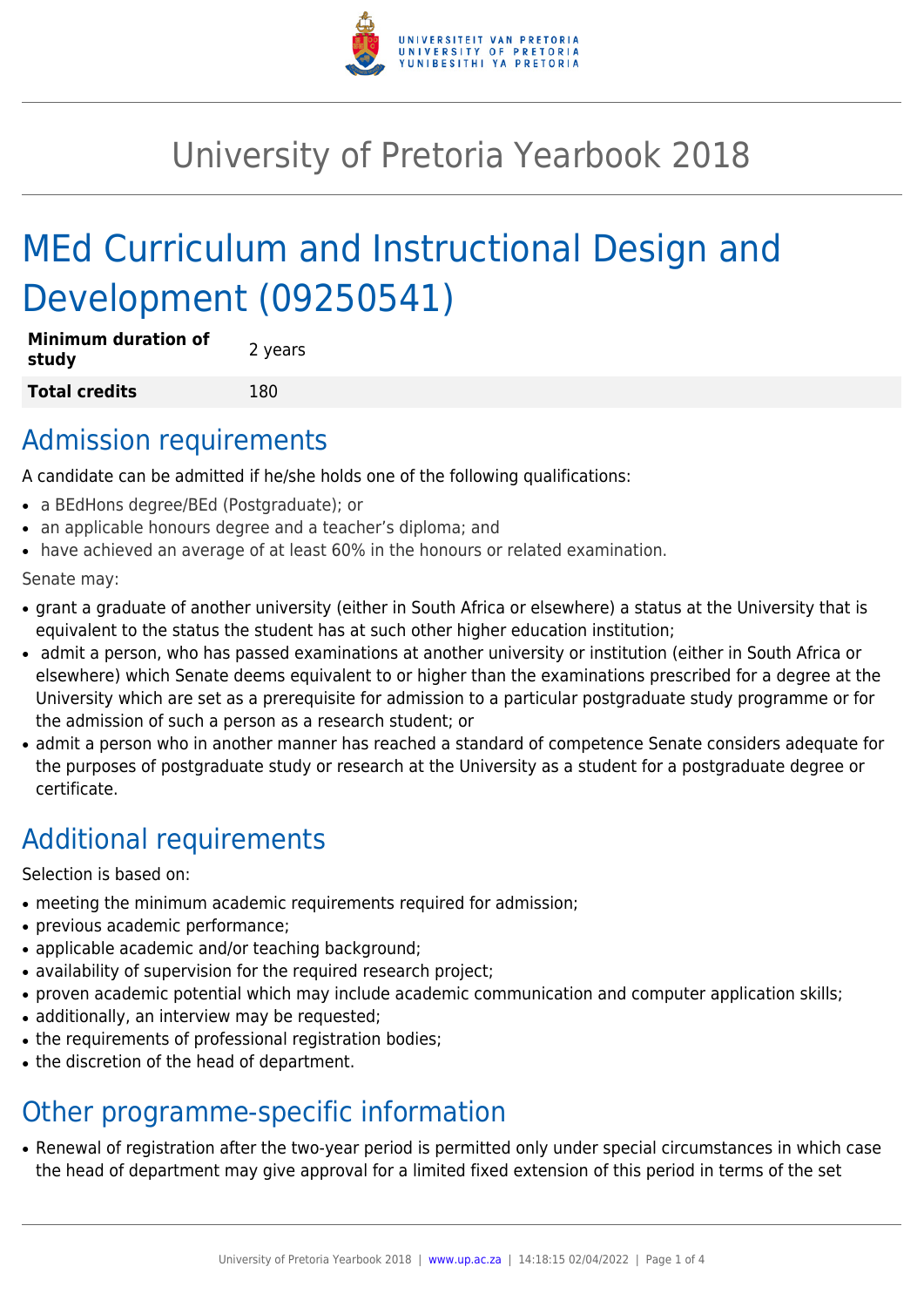

procedures.

- Students will be granted two opportunities to pass NMQ 800. Unsuccessful candidates will not be allowed to continue with the programme.
- This requirement applies to both the full research as well as the coursework master's degrees.

### Research information

All master's students must submit a dissertation or a mini-dissertation and must pass Research Proposal (NMQ 800). For the MEd research degree programmes, a dissertation on a topic approved by the Dean on the recommendation of the Head of department must be submitted, following the approval of a complete research proposal. A literature study is not acceptable.

- One publishable article based on the research that the student conducted for the dissertation or the minidissertation and approved by the supervisor, must be submitted. The article must be submitted at the offices of Student Administration before 15 February for the Autumn graduation ceremonies and before 15 July for the Spring graduation ceremonies.
- In addition to the copies referred to above, each successful student must submit a bound paper copy as well as two electronic copies of the approved mini-dissertation/dissertation to the Head: Student Administration in the format specified by the faculty and in accordance with the minimum standards set by the Department of Library Services
- (see http://upetd.up.ac.za/authors/ publish/ standards.htm#specs), before 15 February for the Autumn graduation ceremonies and before 15 July for the Spring graduation ceremonies. Failure to meet these deadlines will result in the degree being awarded during a subsequent series of graduation ceremonies.
- All students have to submit a research proposal during the first year of registration and defend it successfully before a panel of examiners appointed by the Dean, in collaboration with the Head of department, Supervisor and Research Coordinator, before they can start with the research.
- Students have to apply for ethical clearance to the Head of department and Ethics Committee and only commence with field work once the application for ethical clearance has been approved by the Ethics Committee.
- Students have to present a progress report on the research to the Supervisor annually. Continued reregistration depends on satisfactory annual progress.
- All students have to attend the research capacity building sessions on quantitative and qualitative research at master's level.

### Pass with distinction

The MEd degree is conferred with distinction on a student who obtains at least 75% in the dissertation.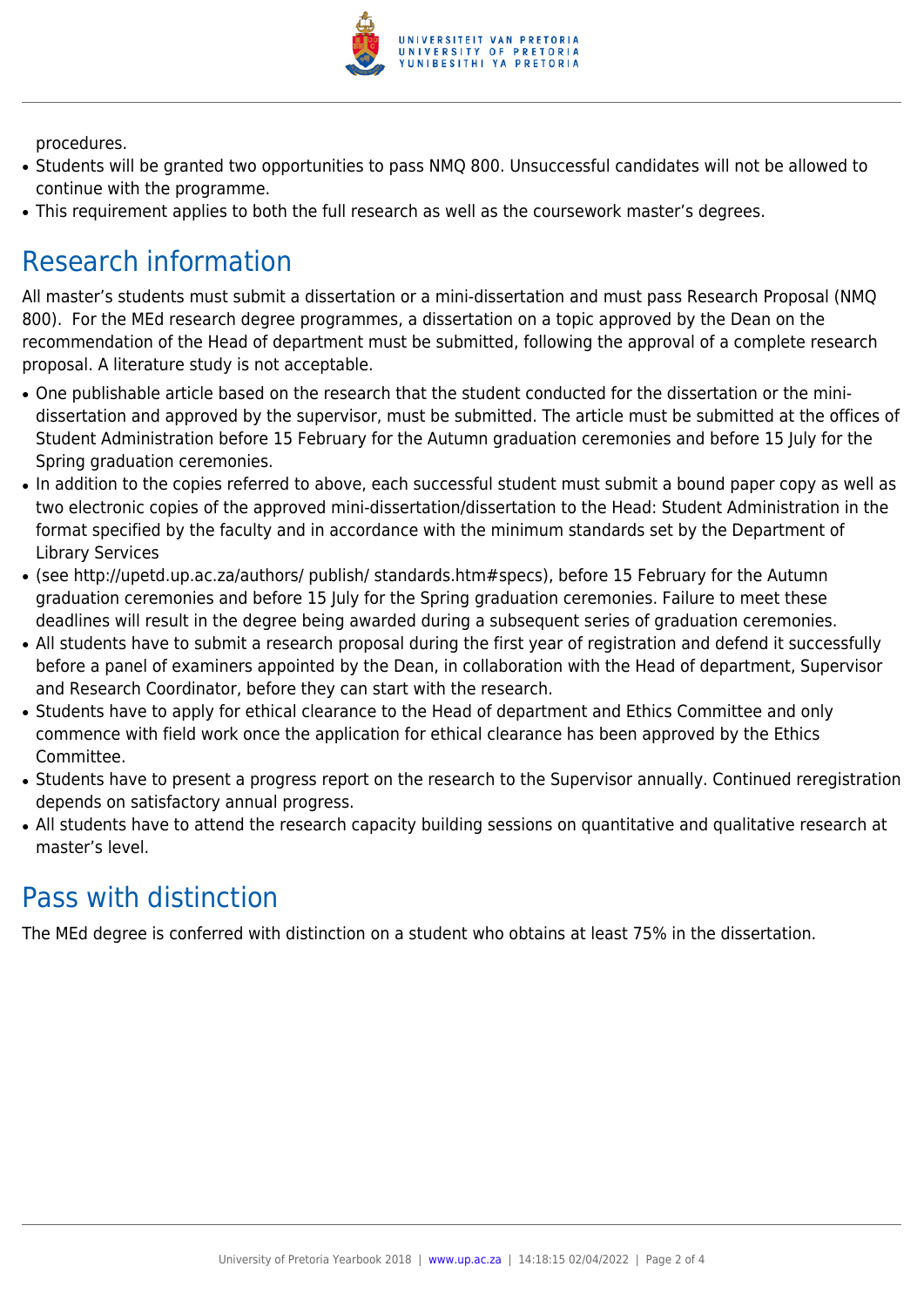

### Curriculum: Year 1

#### **Minimum credits: 180**

NMQ 801 (Research proposal) and CDV 890 (Dissertation) should be selected in the 1st year. When NMQ 801 (Research proposal) has been passed in the 1st year, only Dissertation should be selected again in the final year. Students will be granted two opportunities to pass NMQ 801 (Research proposal).

#### **Fundamental modules**

[Research proposal 801](https://www.up.ac.za/yearbooks/2018/modules/view/NMQ 801) (NMQ 801) - Credits: 0.00

#### **Core modules**

[Dissertation: Curriculum and instructional design and development 890](https://www.up.ac.za/yearbooks/2018/modules/view/CDV 890) (CDV 890) - Credits: 180.00